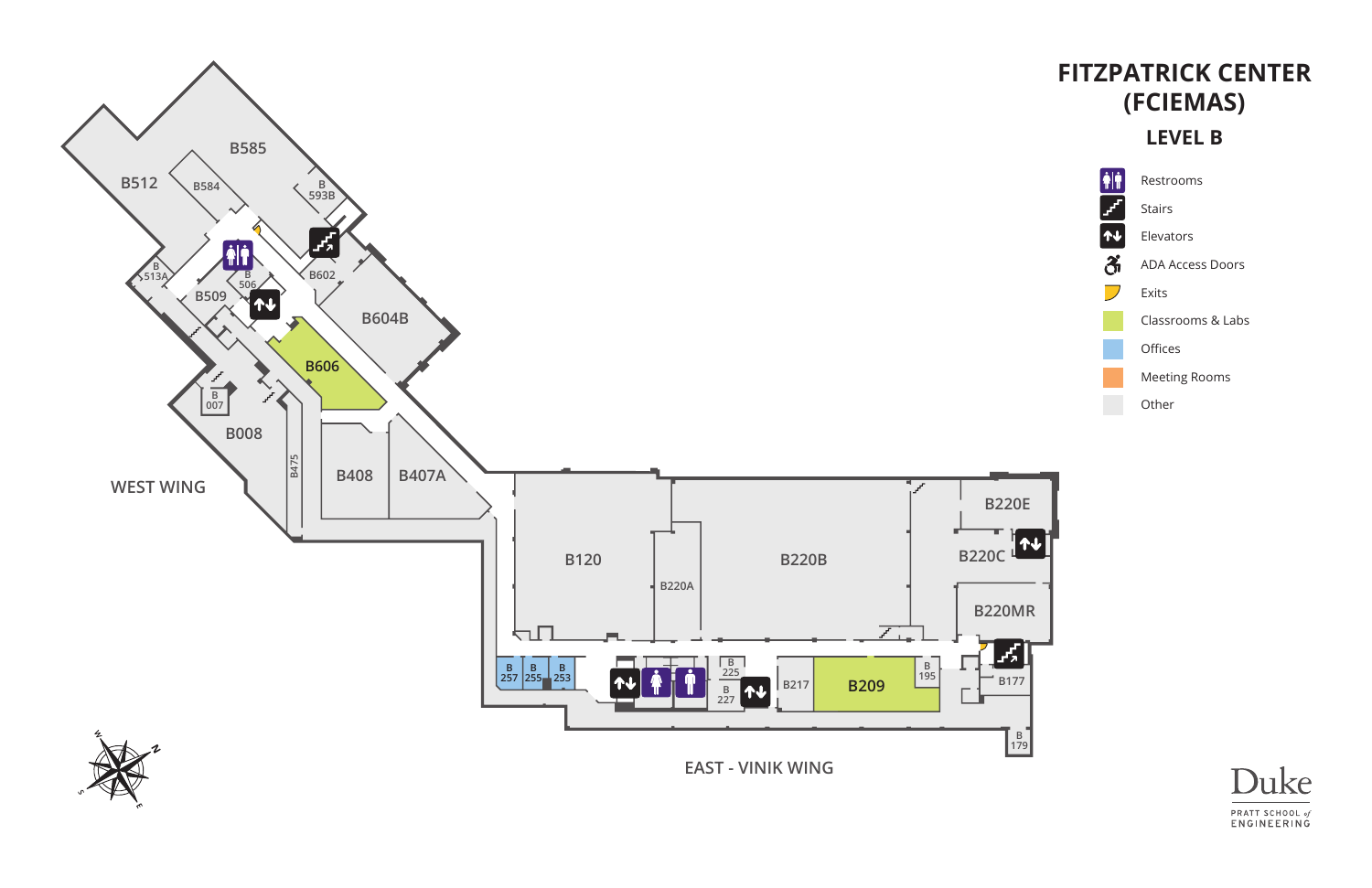

### **FITZPATRICK CENTER (FCIEMAS) EAST VINIK WING - LEVEL 1**

| <b>AT</b>          | Restrooms            |
|--------------------|----------------------|
|                    | Stairs               |
|                    | Elevators            |
| $\hat{\mathbf{q}}$ | Café                 |
|                    | ADA Access Doors     |
|                    | Fxits                |
|                    | Classrooms & Labs    |
|                    | Offices              |
|                    | <b>Meeting Rooms</b> |
|                    |                      |

Other

Duke PRATT SCHOOL of ENGINEERING

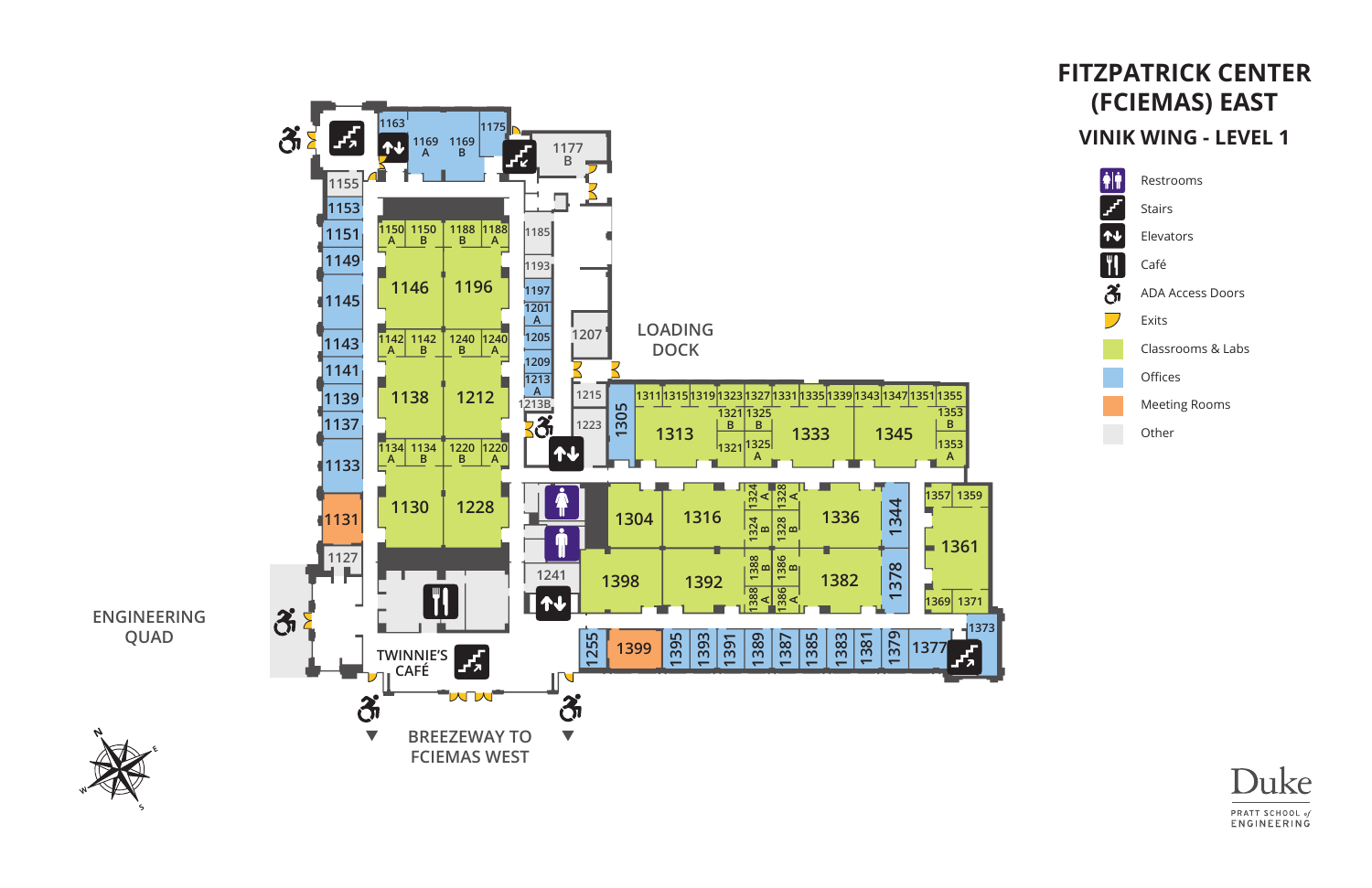



Restrooms

Stairs

Elevators

ADA Access Doors

Exits

Classrooms & Labs

Offices

Meeting Rooms

Other

## **FITZPATRICK CENTER (FCIEMAS) WEST LEVEL 1**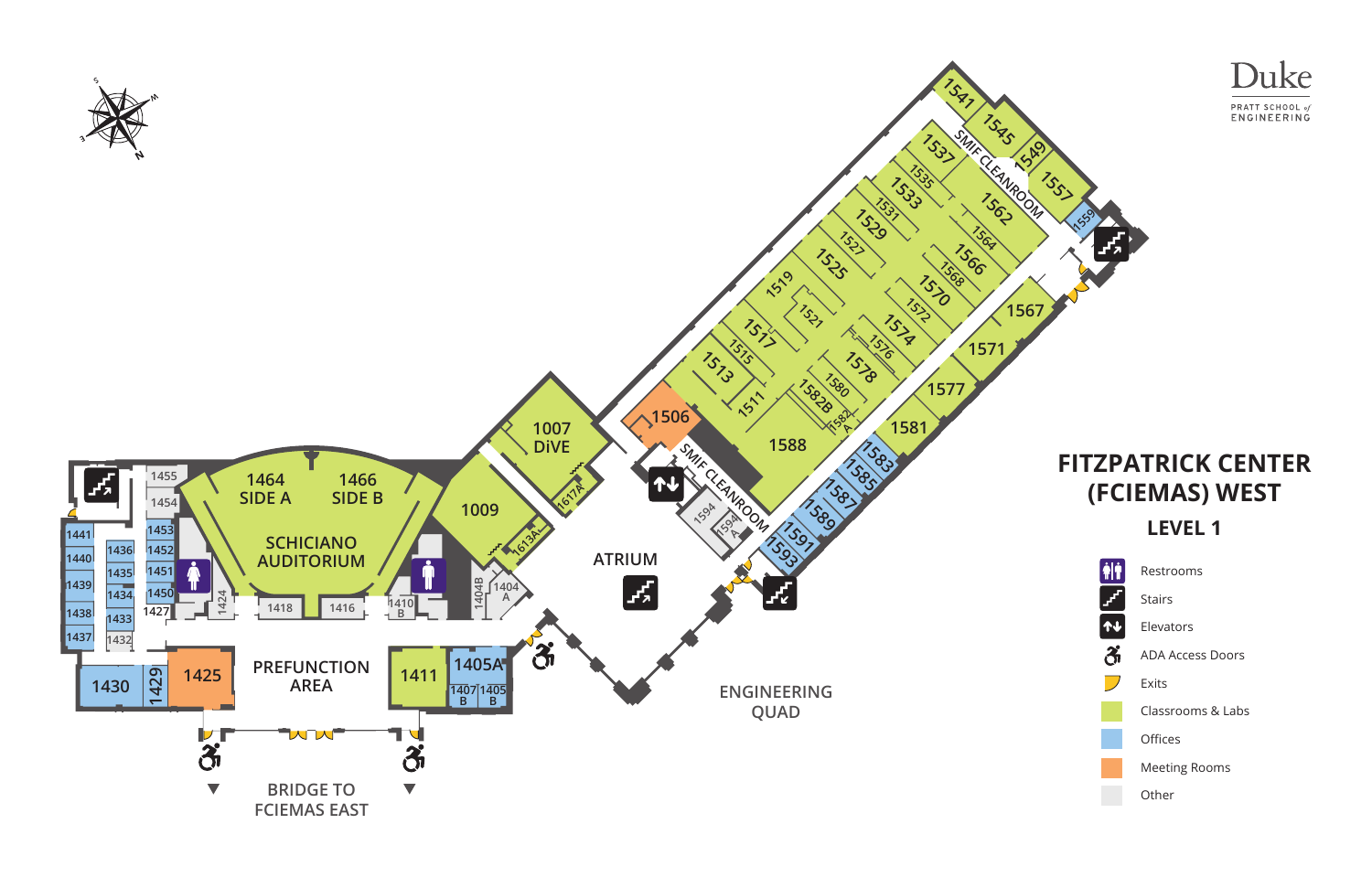



### **FITZPATRICK CENTER (FCIEMAS) EAST VINIK WING - LEVEL 2**

| <b>AIT</b> | Restro        |
|------------|---------------|
| <b>Fa</b>  | <b>Stairs</b> |
| 仆          | Elevat        |
| Ã          | ADA A         |
|            | Exits         |
|            | Classr        |
|            | Office        |
|            | Meeti         |

rooms

tors

**Access Doors** 

rooms & Labs

es

ting Rooms

Other

 $\mathbf{\hat{S}}$ 

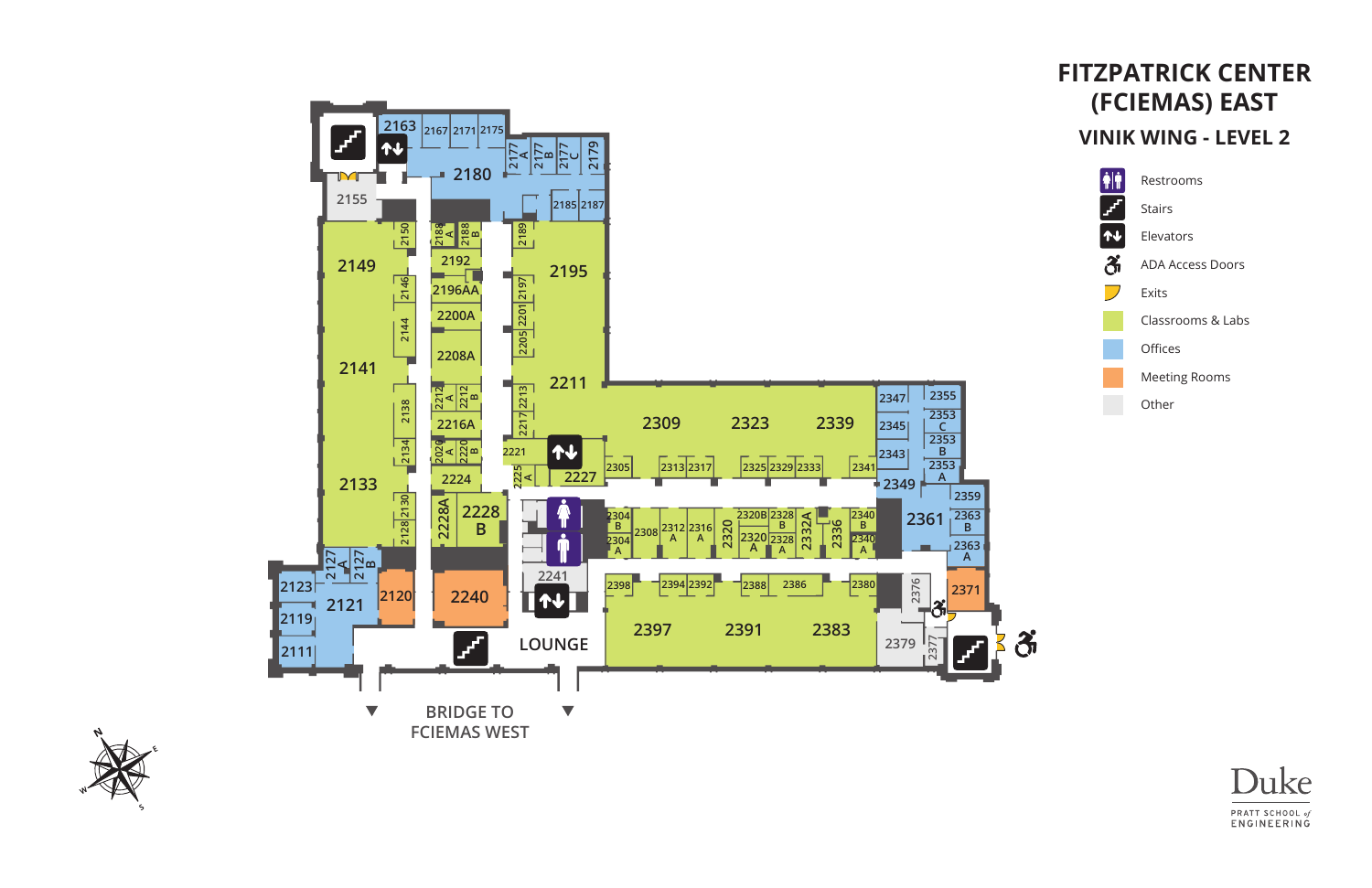



Restrooms

Stairs

Elevators

ADA Access Doors

Exits

Classrooms & Labs

Offices

Meeting Rooms

Other

# **FITZPATRICK CENTER (FCIEMAS) WEST LEVEL 2**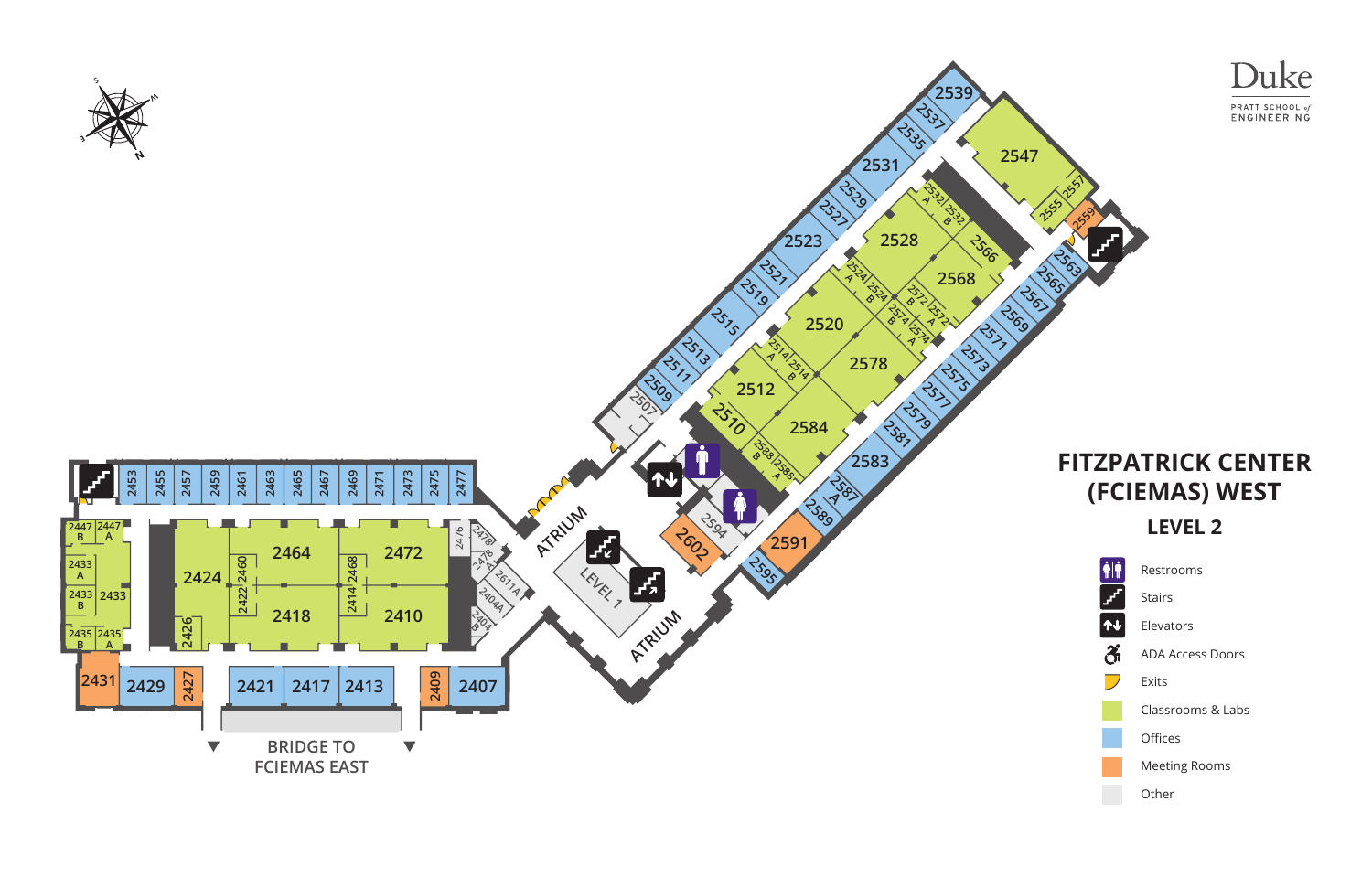



### **FITZPATRICK CENTER (FCIEMAS) EAST VINIK WING - LEVEL 3**

| <b>AT</b> | Restrooms            |
|-----------|----------------------|
|           | Stairs               |
|           | Elevators            |
|           | ADA Access Doors     |
|           | <b>Exits</b>         |
|           | Classrooms & Labs    |
|           | Offices              |
|           | <b>Meeting Rooms</b> |
|           | Other                |